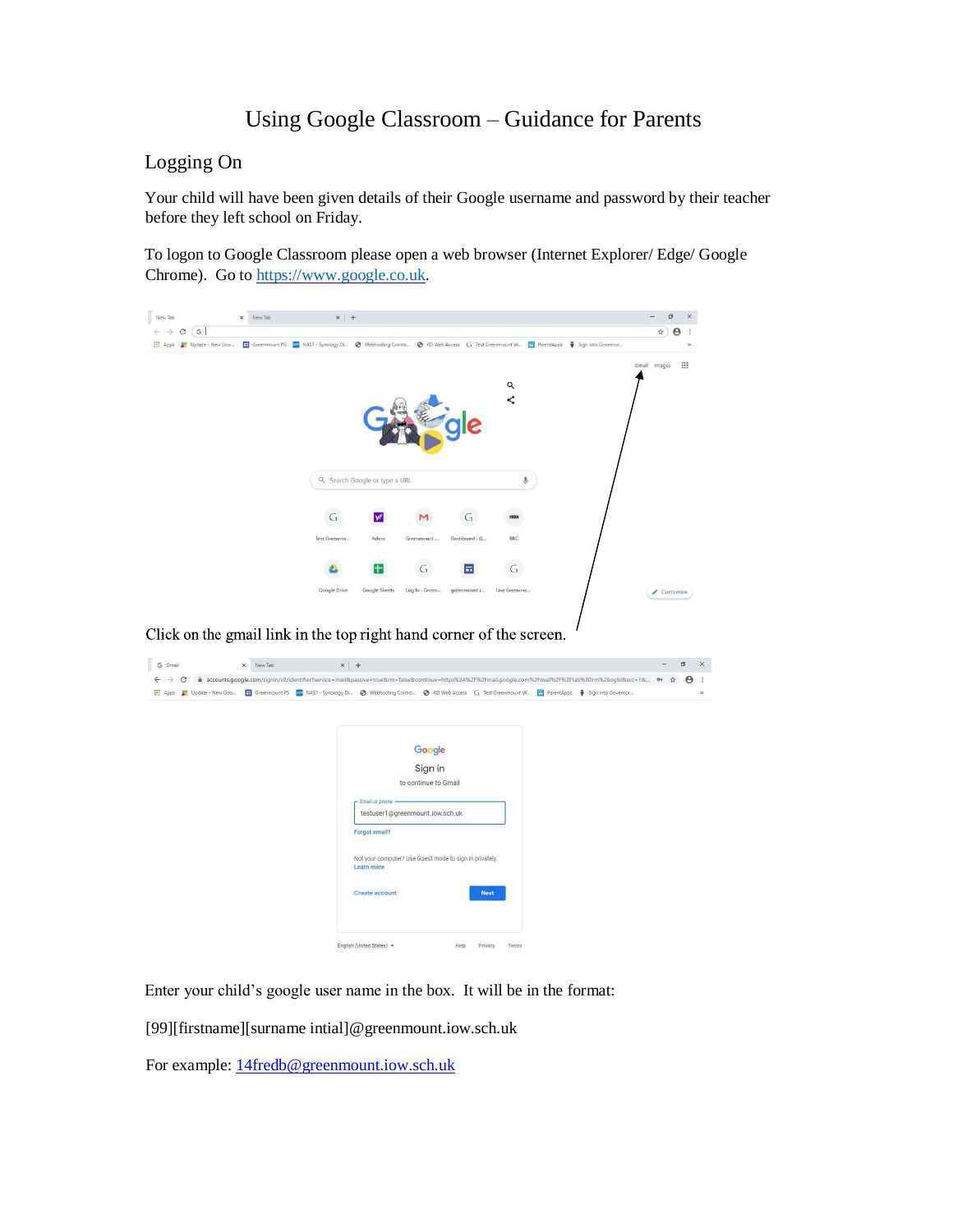Click Next.

You will be asked to enter their password. This has been set to Bounds Green.

## Click Next.

Their Gmail screen will be displayed.



Click on the waffle icon in the top right hand corner.

| $\rightarrow$<br>$\leftarrow$<br>C       | mail.google.com/mail/u/0/?tab=rm&ogbl#inbox                                                                                                                                                                                                                                                                                     |                                    |   |                |               |                      |
|------------------------------------------|---------------------------------------------------------------------------------------------------------------------------------------------------------------------------------------------------------------------------------------------------------------------------------------------------------------------------------|------------------------------------|---|----------------|---------------|----------------------|
|                                          |                                                                                                                                                                                                                                                                                                                                 |                                    |   |                | $\circledast$ |                      |
|                                          |                                                                                                                                                                                                                                                                                                                                 |                                    |   |                |               |                      |
| <b>M</b> Gmail<br>$\equiv$               | Q Search mail                                                                                                                                                                                                                                                                                                                   |                                    | ٠ | $\circledcirc$ | $\mathbf{}$   | G Suite <sup>1</sup> |
| ۰<br>Compose                             | $\square$ $\cdot$ $\hspace{0.1cm}$ $\hspace{0.1cm}$ $\hspace{0.1cm}$ $\hspace{0.1cm}$ $\hspace{0.1cm}$ $\hspace{0.1cm}$ $\hspace{0.1cm}$ $\hspace{0.1cm}$ $\hspace{0.1cm}$ $\hspace{0.1cm}$ $\hspace{0.1cm}$ $\hspace{0.1cm}$ $\hspace{0.1cm}$ $\hspace{0.1cm}$ $\hspace{0.1cm}$ $\hspace{0.1cm}$ $\hspace{0.1cm}$ $\hspace{0.$ |                                    |   |                |               |                      |
|                                          |                                                                                                                                                                                                                                                                                                                                 | No new emails!                     |   | Т              |               |                      |
| ۵<br>Inbox                               |                                                                                                                                                                                                                                                                                                                                 |                                    |   | Account        | Gmail         | Drive                |
| Starred                                  |                                                                                                                                                                                                                                                                                                                                 |                                    |   |                |               |                      |
| Snoozed                                  |                                                                                                                                                                                                                                                                                                                                 |                                    |   | ÷              | $\equiv$      | 田                    |
| Sent                                     |                                                                                                                                                                                                                                                                                                                                 |                                    |   | Classroom      | Docs          | Sheets               |
| Drafts                                   |                                                                                                                                                                                                                                                                                                                                 |                                    |   |                |               |                      |
| More<br>$\checkmark$                     |                                                                                                                                                                                                                                                                                                                                 |                                    |   | ō              | 31            | $\blacksquare$       |
| $Test -$<br>$^{+}$                       |                                                                                                                                                                                                                                                                                                                                 |                                    |   | Slides         | Calendar      | Meet                 |
|                                          | Using 0 GB                                                                                                                                                                                                                                                                                                                      | Programme Policie<br>Powered by Go |   | $G+$           |               | $\Delta$             |
|                                          |                                                                                                                                                                                                                                                                                                                                 |                                    |   | Google+        | Sites         | Contacts             |
|                                          |                                                                                                                                                                                                                                                                                                                                 |                                    |   |                |               |                      |
| No recent chats<br>Start a new one       |                                                                                                                                                                                                                                                                                                                                 |                                    |   |                |               |                      |
|                                          |                                                                                                                                                                                                                                                                                                                                 |                                    |   |                |               |                      |
| <b>Contract Contract</b>                 |                                                                                                                                                                                                                                                                                                                                 |                                    |   |                |               |                      |
| https://classroom.google.com/?authuser=0 |                                                                                                                                                                                                                                                                                                                                 |                                    |   |                |               |                      |

You will be presented with a number of icons representing different Google apps: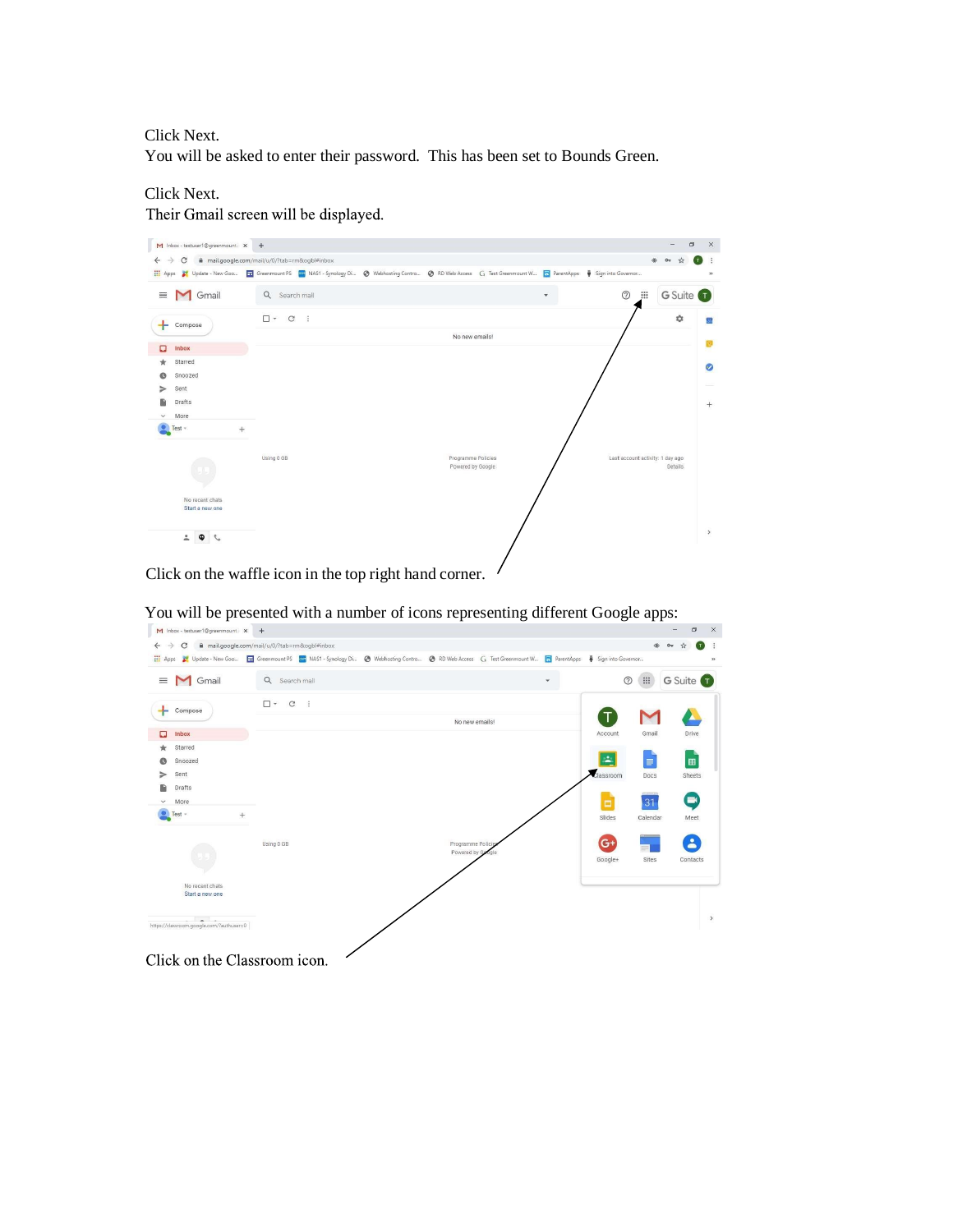

Google Classroom will open and you will see the class that your child is assigned to.

## Accessing Classwork

To access work assigned to your child, click on the class. You will see a welcome screen. The teacher will post updates and messages here.



Click on the Classwork option to see work that has been assigned to your child.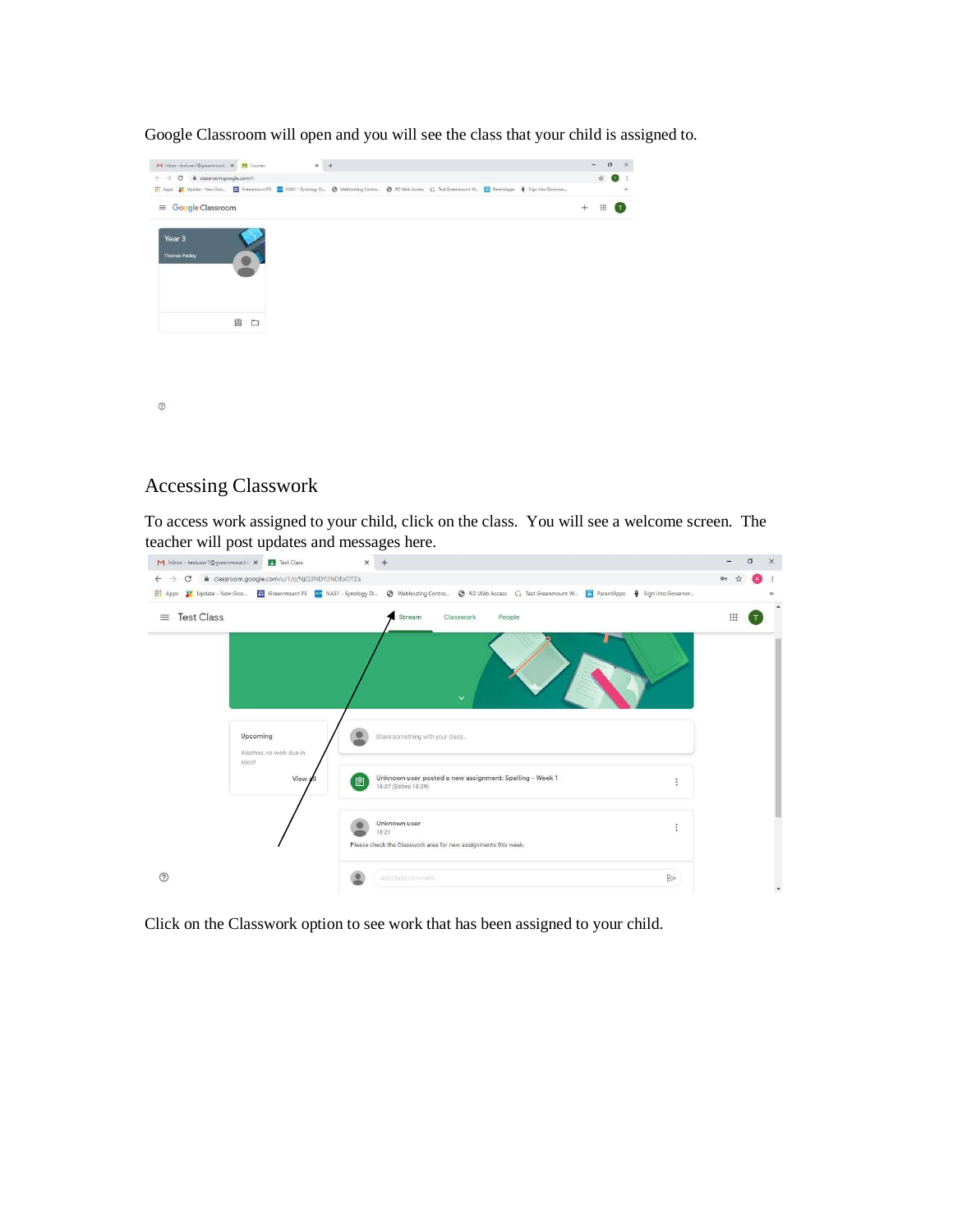|                               | C B classroom.google.com/u/1/w/NjQ3NDY2NDExOTZa/t/all |                                      |                       |  |
|-------------------------------|-------------------------------------------------------|--------------------------------------|-----------------------|--|
| <b>Test Class</b><br>$\equiv$ |                                                       | Stream<br>Classwork<br>People        | $\mathop{\mathbb{H}}$ |  |
|                               | View your work                                        | Google Calendar   Class Drive folder |                       |  |
| All topics                    | English                                               | ÷                                    |                       |  |
| English                       | 间<br>Spelling - Week 1                                | ÷<br>Due 27 Mar                      |                       |  |
|                               |                                                       |                                      |                       |  |
|                               |                                                       |                                      |                       |  |

 $\odot$ 

To view the work that has been assigned to your child, click on the item and more details will be displayed.

| <b>Test Class</b> | Stream                                                                                                                   | Classwork<br>People                  | $\dddot{}$ |
|-------------------|--------------------------------------------------------------------------------------------------------------------------|--------------------------------------|------------|
|                   | View your work                                                                                                           | Google Calendar   Class Drive folder |            |
| All topics        | English                                                                                                                  | ŧ                                    |            |
| English           | 〔自<br>Spelling - Week 1                                                                                                  | Due 27 Mar                           |            |
|                   | Posted 18:27 (Edited 18:29)<br>Please learn the spellings in the attached document and practise using then in sentences. | Assigned                             |            |
|                   | Spellings Week 1.docx<br>Word                                                                                            |                                      |            |
|                   | View assignment                                                                                                          |                                      |            |

Click on View assignment to see instructions on what you need to do to complete the work.